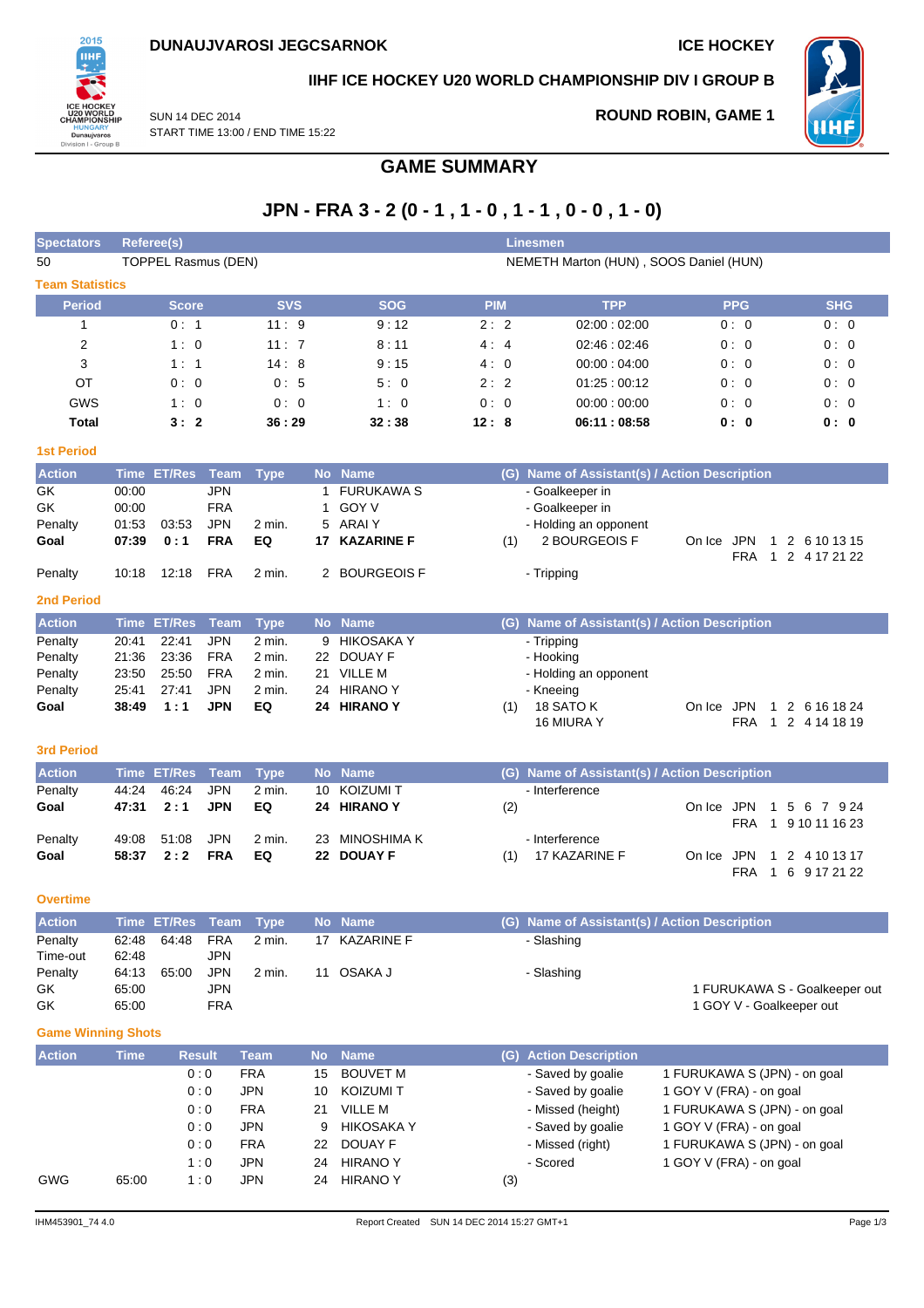

START TIME 13:00 / END TIME 15:22

SUN 14 DEC 2014



# **IIHF ICE HOCKEY U20 WORLD CHAMPIONSHIP DIV I GROUP B**



**ROUND ROBIN, GAME 1**

### **Goalkeeper Records**

## **Team : JPN - Japan Team : FRA - France**

| No Name           |    | SOG SVS | <b>MIP</b> | No Name            | <b>SOG</b> | <b>SVS</b> | <b>MIP</b> |
|-------------------|----|---------|------------|--------------------|------------|------------|------------|
| FURUKAWA Shun     | 38 | 36      | 65:00      | 1 GOY Victor       |            | 29         | 65:00      |
| 25 TAKASE Atsushi |    |         |            | 25 GARNIER Raphael |            |            |            |

#### **Game Statistics**

| Team: JPN (black) |                                     |          |              |             |                |                |                |                |        |                |                      |                |                |                |       |
|-------------------|-------------------------------------|----------|--------------|-------------|----------------|----------------|----------------|----------------|--------|----------------|----------------------|----------------|----------------|----------------|-------|
|                   | <b>Head Coach: YAMANAKA Takeshi</b> |          |              |             |                |                |                |                |        |                | <b>Shots on Goal</b> |                |                |                |       |
| <b>No Pos</b>     | <b>Name</b>                         | G        | A            | P           | <b>PIM</b>     | $FO+$          | FO-            | $FO+/-$        | FO%    |                | $\overline{2}$       | 3              | <b>OT</b>      | <b>TS</b>      | $+/-$ |
| 7 F               | <b>NAMIOKA Shuho</b>                | 0        | 0            | 0           | 0              | 0              | 0              | 0              | 0.00   | 0              | 0                    | 1              | 0              | 1              | $+1$  |
| 8 D               | OHBA Dai                            | 0        | 0            | $\Omega$    | 0              | 0              | 0              | 0              | 0.00   | 1              | 4                    | 0              | $\Omega$       | 5              | 0     |
| F<br>9            | HIKOSAKA Yu +A                      | 0        | 0            | 0           | $\overline{2}$ | 8              | 11             | $-3$           | 42.11  | 0              | 0                    | $\mathbf 0$    |                |                | $+1$  |
| 23 D              | MINOSHIMA Keigo                     | 0        | 0            | 0           | 2              | 0              | 0              | 0              | 0.00   | 0              | 0                    | 0              | 0              | 0              | 0     |
| 24 F              | HIRANO Yushiroh +C (BP)             | 3        | 0            | 3           | $\overline{2}$ | 3              |                | $\overline{2}$ | 75.00  | $\mathbf{1}$   | $\overline{2}$       | $\overline{2}$ | $\overline{2}$ | $\overline{7}$ | $+2$  |
| 2 D               | <b>HALLIDAY Jiei</b>                | 0        | 0            | 0           | 0              | 0              | 0              | 0              | 0.00   | 0              | 0                    | 0              | 2              | 2              | $-1$  |
| D<br>3            | OTSU Yusei                          | 0        | 0            | 0           | 0              | 0              | $\Omega$       | 0              | 0.00   | 0              | 1                    | 0              | 0              | 1              | 0     |
| 10 F              | <b>KOIZUMI Tomonari</b>             | 0        | 0            | $\Omega$    | 2              | 4              | 12             | -8             | 25.00  | 1              | 0                    | $\overline{2}$ | 0              | 3              | $-2$  |
| 11 F              | OSAKA Jo +A                         | 0        | 0            | $\Omega$    | $\overline{2}$ | $\mathbf 0$    | $\Omega$       | $\Omega$       | 0.00   | 1              | 0                    | 1              | 0              | $\overline{2}$ | 0     |
| 21 F              | KATSURAGAWA Ryo                     | 0        | 0            | $\mathbf 0$ | $\mathbf 0$    | 1              | $\mathbf 0$    | 1              | 100.00 | 0              | 0                    | $\mathbf 0$    | 1              | 1              | 0     |
| 4 D               | <b>HAYATA Seiya</b>                 | 0        | 0            | 0           | 0              | 0              | 0              | 0              | 0.00   | 1              | 0                    | 1              | 0              | 2              | $-1$  |
| D<br>5            | <b>ARAI Yohei</b>                   | 0        | 0            | 0           | 2              | 0              | 0              | $\Omega$       | 0.00   | 0              | 0                    | 0              | 0              | 0              | $+1$  |
| F<br>17           | <b>INUI Junya</b>                   | 0        | $\Omega$     | $\Omega$    | $\Omega$       | 0              | $\Omega$       | $\Omega$       | 0.00   | 2              | $\Omega$             | 1              | 0              | 3              | $-1$  |
| F<br>19           | YAMADA Taiga                        | 0        | 0            | 0           | 0              | 0              | $\mathbf 0$    | 0              | 0.00   | 0              | 0                    |                | 0              | 1              | 0     |
| 22 F              | NAKAYASHIKI Yushi                   | $\Omega$ | 0            | $\mathbf 0$ | $\mathbf 0$    | $\overline{2}$ | $\overline{7}$ | $-5$           | 22.22  | $\overline{2}$ |                      | $\Omega$       | $\mathbf 0$    | 3              | 0     |
| 6 D               | <b>IIJIMA Akira</b>                 | 0        | 0            | 0           | 0              | 0              | 0              | 0              | 0.00   | 0              | 0                    | 0              | 0              | 0              | $+1$  |
| F<br>13           | MATSUMOTO Rikiya                    | 0        | 0            | 0           | 0              | 0              | $\mathbf 0$    | 0              | 0.00   | 0              | 0                    | 0              | 0              | 0              | $-2$  |
| F<br>15           | SAKAMOTO Hayate                     | 0        | 0            | 0           | $\Omega$       | 0              | $\Omega$       | $\Omega$       | 0.00   | 0              | 0                    | $\mathbf 0$    | 0              | 0              | $-1$  |
| F<br>16           | <b>MIURA Yuki</b>                   | 0        |              |             | 0              | 6              | 6              | 0              | 50.00  | 0              | 0                    | 0              | 0              | 0              | $+1$  |
| 18 F              | <b>SATO Kohei</b>                   | 0        |              |             | $\Omega$       | $\overline{2}$ |                | 1              | 66.67  | 0              | 0                    | $\Omega$       | $\Omega$       | $\mathbf 0$    | $+1$  |
| GK<br>1           | <b>FURUKAWA Shun</b>                | 0        | 0            | 0           | 0              |                |                |                |        | 0              | 0                    | 0              | 0              | 0              |       |
| GK<br>25          | <b>TAKASE Atsushi</b>               | 0        | 0            | 0           | 0              |                |                |                |        | 0              | 0                    | 0              | 0              | 0              |       |
| Total             |                                     | 3        | $\mathbf{2}$ | 5           | 12             | 26             | 26             | 0              | 50.00  | 9              | 8                    | 9              | 6              | 32             |       |

### **Team : FRA (white)**

| <b>Team . FRA (WHIG)</b>        |                             |             |              |             |                |                |                |          |       |              |                      |                |           |                |             |
|---------------------------------|-----------------------------|-------------|--------------|-------------|----------------|----------------|----------------|----------|-------|--------------|----------------------|----------------|-----------|----------------|-------------|
|                                 | Head Coach: CHARRIER Lionel |             |              |             |                |                |                |          |       |              | <b>Shots on Goal</b> |                |           |                |             |
| <b>No Pos</b>                   | <b>Name</b>                 | G           | $\mathsf{A}$ | P           | <b>PIM</b>     | $FO+$          | FO-            | $FO+/-$  | FO%   | 1            | $\overline{2}$       | 3 <sup>1</sup> | <b>OT</b> | <b>TS</b>      | $+/-$       |
| 6 D                             | CRINON Pierre +A            | 0           | 0            | $\Omega$    | 0              | 0              | $\Omega$       | 0        | 0.00  | 2            | $\Omega$             | 3              | 0         | 5              | $+1$        |
| D<br>$\overline{7}$             | <b>MASO Kevin</b>           | 0           | 0            | 0           | 0              | 0              | 0              | 0        | 0.00  | 0            | 0                    | 0              | 0         | 0              | 0           |
| $\mathsf{F}$<br>10 <sup>1</sup> | <b>CHAPUIS Romain</b>       | 0           | 0            | $\Omega$    | $\Omega$       | 0              | 0              | 0        | 0.00  | 0            |                      | 0              | $\Omega$  |                | $-1$        |
| $\mathsf{F}$<br>16              | <b>COLOTTI Fabien</b>       | 0           | 0            | 0           | 0              | 9              | 3              | 6        | 75.00 | 1            | 3                    | 0              | 0         | 4              | $-1$        |
| 23 F                            | <b>VALIER Benoit</b>        | $\Omega$    | $\Omega$     | $\Omega$    | $\Omega$       | $\mathbf 0$    | $\Omega$       | $\Omega$ | 0.00  | $\mathbf{1}$ | $\Omega$             | 0              | 0         | 1              | $-1$        |
| 9<br>D                          | MONTENOISE-OUDOT Arthur     | 0           | 0            | 0           | 0              | 0              | 0              | 0        | 0.00  | 0            | 0                    | 0              | 0         | 0              | 0           |
| D<br>11                         | <b>CHAPELIER Loic</b>       | $\Omega$    | 0            | 0           | 0              | 0              | $\Omega$       | 0        | 0.00  | 0            | 0                    | $\mathbf 0$    | 0         | 0              | $-1$        |
| $\mathsf{F}$<br>17              | <b>KAZARINE Fabien</b>      |             |              | 2           | $\overline{2}$ | 0              | 0              | 0        | 0.00  | 2            |                      | 2              | 0         | 5              | $+2$        |
| $\mathsf{F}$<br>21              | VILLE Malo +A               | 0           | 0            | 0           | 2              | $\overline{7}$ | 2              | 5        | 77.78 | 0            |                      |                | 0         | $\overline{2}$ | $+2$        |
| 22 F                            | DOUAY Floran                |             | $\Omega$     |             | $\overline{2}$ | $\overline{2}$ | 3              | $-1$     | 40.00 | 0            | $\Omega$             | $\overline{2}$ | $\Omega$  | $\overline{2}$ | $+2$        |
| 2 D                             | <b>BOURGEOIS Fabien</b>     | 0           |              |             | 2              | 0              | 0              | 0        | 0.00  | 1            | 2                    | 0              | 0         | 3              | 0           |
| 4 D                             | <b>THIRY Thomas</b>         | 0           | 0            | $\Omega$    | $\Omega$       | 0              | $\Omega$       | 0        | 0.00  | 0            | 1                    | 0              | $\Omega$  |                | $\mathbf 0$ |
| 12 F                            | <b>BOZON Kevin</b>          | 0           | 0            | 0           | 0              | 0              | 0              | 0        | 0.00  | 1            | 0                    | 0              | 0         |                | 0           |
| $\mathsf{F}$<br>15              | <b>BOUVET Maurin</b>        | 0           | 0            | $\Omega$    | 0              | 2              | $\overline{2}$ | $\Omega$ | 50.00 | 3            |                      | 2              | $\Omega$  | 6              | $\mathbf 0$ |
| 24 F                            | LECLERC Guillaume +C        | $\Omega$    | 0            | 0           | 0              | 4              | $\overline{2}$ | 2        | 66.67 | 0            | 0                    | 4              | 0         | 4              | 0           |
| 3 D                             | <b>FAURE Arnaud</b>         | 0           | 0            | 0           | 0              | 0              | 0              | 0        | 0.00  | 0            | 0                    | 0              | 0         | 0              | 0           |
| $\mathsf{F}$<br>13              | <b>COLOMBAN Robin</b>       | 0           | $\Omega$     | $\Omega$    | 0              | 0              | $\Omega$       | $\Omega$ | 0.00  | 0            | 0                    | $\Omega$       | 0         | 0              | $\mathbf 0$ |
| F<br>14                         | <b>LAMBOLEY Robin</b>       | 0           | 0            | 0           | 0              | 1              |                | 0        | 50.00 | 0            | 0                    |                | 0         |                | $-1$        |
| $\mathsf{F}$<br>18              | <b>COULAUD Loic</b>         | $\mathbf 0$ | $\Omega$     | $\Omega$    | 0              | 0              | 0              | 0        | 0.00  | 1            | $\Omega$             | 0              | 0         |                | $-1$        |
| $\mathsf{F}$<br>19              | <b>METAIS Fabien</b>        | $\Omega$    | $\Omega$     | $\mathbf 0$ | $\Omega$       | 1              |                | $\Omega$ | 50.00 | 0            |                      | 0              | 0         |                | $-1$        |
| GK<br>1.                        | GOY Victor (BP)             | 0           | 0            | 0           | 0              |                |                |          |       | 0            | 0                    | 0              | 0         | 0              |             |
| 25 GK                           | <b>GARNIER Raphael</b>      | 0           | 0            | $\Omega$    | $\Omega$       |                |                |          |       | 0            | $\Omega$             | 0              | 0         | 0              |             |